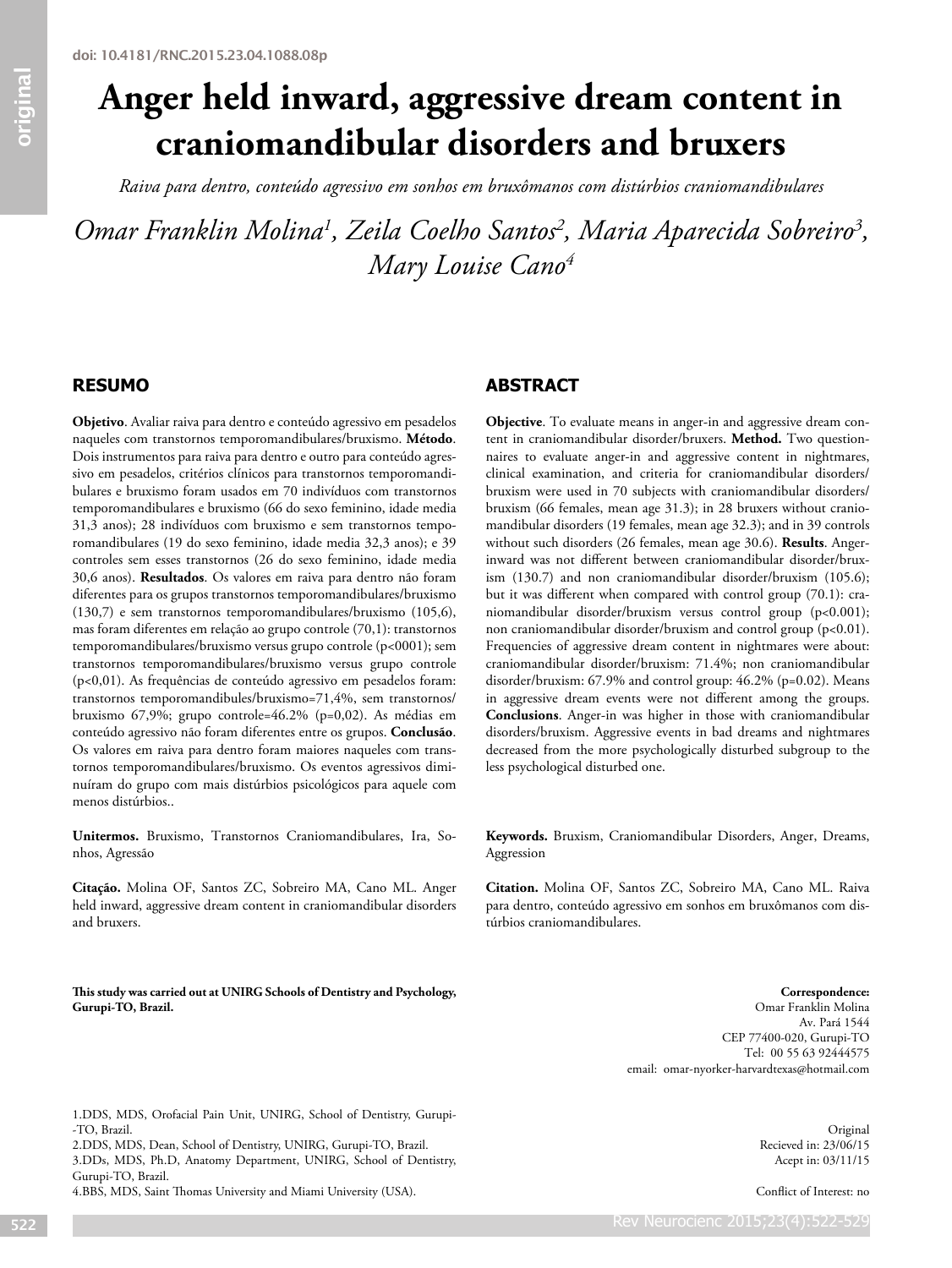# **INTRODUCTION**

**EFRODUCTION**<br> **EFRODUCTION**<br>
Consistent debte deselete (SMDs) is collected allowing the state and consistent allow the state and interaction in the state of consistent and interaction in the state of the state and intera Craniomandibular disorders (CMDs) is a collective term used to describe a number of related disorders affecting the temporomandibular joints (TMJs), masticatory muscles, and adjacent musculoskeletal structures presenting with common symptoms including pain and limited mouth opening<sup>1</sup>. CMDs may be part of an interdisciplinary group of somatoform syndromes defined as functional somatic syndromes, characterized by similar mechanisms, etiologies and psychosocial impairement<sup>2</sup>. The term "La Bruxomanie" was first introduced in the dental and psychological literature by Marie and Pietkiewicz in 1907 and was later adapted to describe the act of gnashing and grinding the teeth at daytime/nighttime without a functional purpose. Jaw movements during teeth grinding are produced by rhythmic and/or sustained tonic contractions of jaw closing muscles and usually occur without patient's awarenes<sup>3</sup>. Sleep bruxism (SB) is defined as a parafunctional and orofacial motor activity encompassing clenching, bracing, gnashing, and grinding of the teeth during sleep<sup>4</sup>. Many CMDs and bruxing behavior (BB) individuals, present somatoform and dissociative disorders (DID) that in some way are related to sleep disorders including nightmares and bad dreams<sup>5</sup>.

The oral cavity possesses intense emotional significance and in certain conditions, stress and emotional tension may be channeled to the teeth and strong masticatory muscles. In a review of the literature examining psychological factors<sup>6</sup>, it was reported that BB, may be a mechanism to release overt aggression, frustration and rage when an individual´s basic drives are blocked and her or she is frustrated. BB is more likely to appear when the individual is facing periods of stress, life dilemmas, anxiety, tension, rage and strangulated aggression which need to be channeled outward in some way<sup>6</sup>. Previous studies have indicated that many CMDs subgroups present with symptoms of psychopathology, including anxiety, depression, somatization and dissociation<sup>5,7</sup>. Some subgroups also present sleep disorders including sleep fragmentation, increased body movements, nightmares and bad dreams associated with their psychopathology. Dreaming serves three primary functions: the maintenance of self-cohesiveness, the restoration of a fragmenting self, and the development of new psychic structures<sup>8</sup>.

Dream characters are projected parts of the dreamer's self which have been denied expression in the waking personality. Some DID individuals present with an alternative personality who is bad in terms of the need to manifest aggression in dreams<sup>9</sup>. When individuals are subjected to severe psychological trauma, they develop alter personalities, including one related with aggressive behavior; a powerful affect that may have previously been directed toward others<sup>10</sup>. Such a behavior may in certain circumstances appear in bad dreams and nightmares. The literature about psychological factors in CMDs and BB individuals is scarce and there is a paucity of studies about anger inward and aggression, violence and hostility in dreams, thus the goal of this study is twofold: 1.Evaluate scores in anger held inward in BB subjects with CMDs, using a novel instrument; 2.Test the hypothesis that aggressive events in bad dreams and nightmares occur more frequently in those presenting CMDs and BB as compared to two sets of control individuals.

# **METHOD**

# **Sample**

 CMDs+BB patients (n=70), non CMDs+BB patients (N=28) and Non CMDs Non BB controls (n=39) in this investigation were those referred consecutively for diagnosis and treatment to the Department of Orofacial Pain UNIRG University, School of Dentistry in the period 2013-2015. Patients referred consecutively were included in the CMDS and BB group if they demonstrated three or more signs and symptoms characteristics of CMDs: A complaint of facial/TMJ pain, actively seeking treatment for CMDs, presence of joint noises, difficulties to perform normal jaw movements, tenderness to palpation and headache of musculoskeletal origin. It is widely accepted in the current literature $11$ on CMDs, that a combination of signs and symptoms better defines CMDs patients. The presence of BB was evaluated using a combination of patients´ self-report and clinical evaluation. BB was accepted as present following the observation of wear facets on the anterior teeth,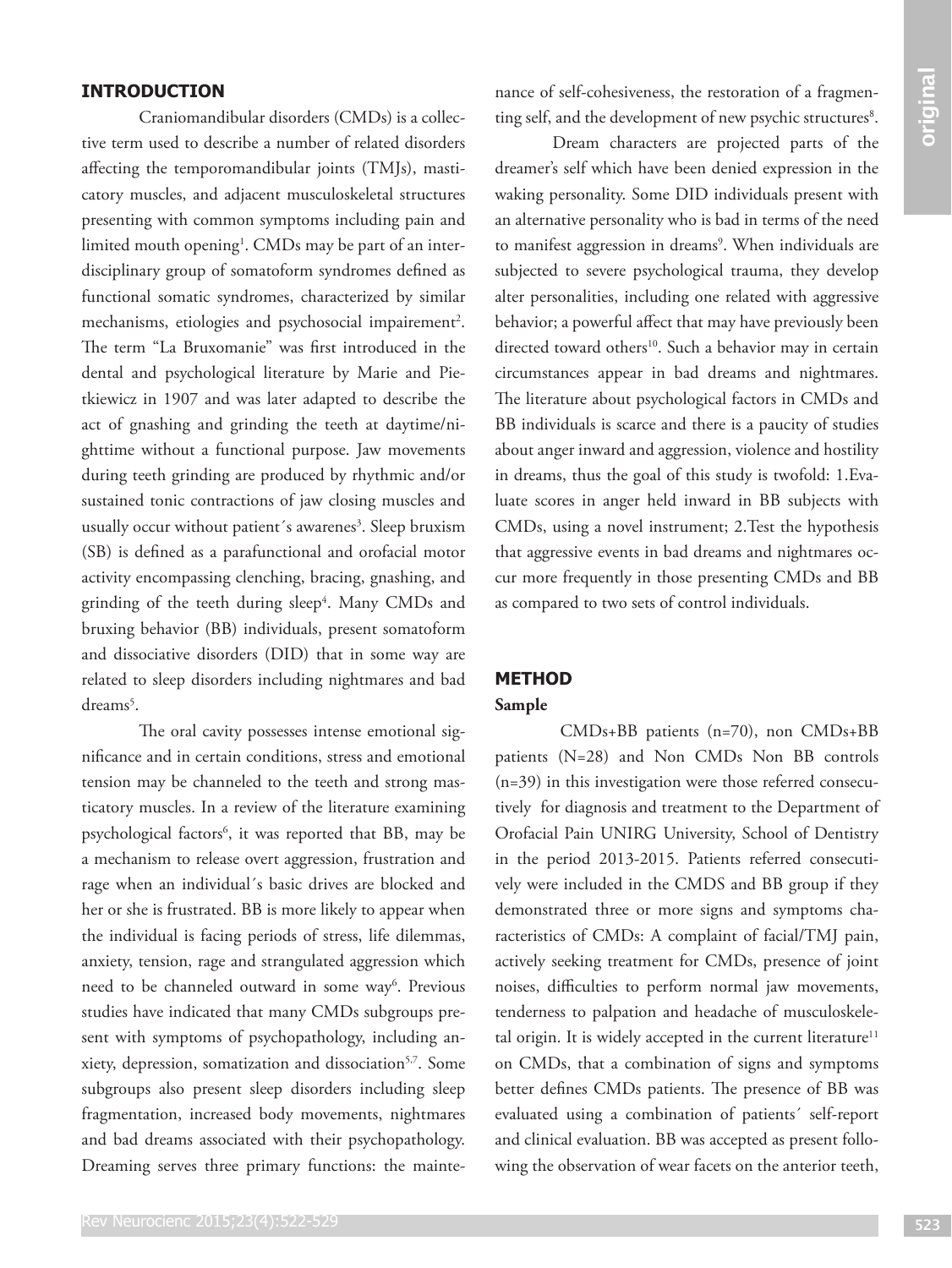cheek/tongue biting (scalloping laterally on the tongue), hypertrophy of the alveolar bone and masseter muscle, patient´s report of catching himself or herself clenching or grinding during the day and/or at night, patient´s report of awakening with pain, information from a bed partner that the patient clenches or grinds the teeth at night, awakening with tension and/or fatigue in the masseter muscles, awakening with pain in the face, TMJs and head and other signs and symptoms.

Only those patients presenting at least three or more signs and symptoms associated with BB were considered as bruxers. Patients in the first control group (Non CMDs+BB) were those individuals referred in the same period of time but without presenting with CMDs signs and symptoms. The second control group (Non CMDs/ Non BB), was constituted by those subjects referred over the same period of time presenting with a complaint in the stomatognathic system but without demonstrating neither characteristic of CMDs or characteristics of BB. CMDs+BB patients, Non CMDs+BB subjects and control group subjects were evaluated in the same facilities and in the same period of time. Exclusion criteria for the CMDs+BB group and for the control group were the presence of severe psychological and psychiatric disorders, intellectual difficulty to respond properly to questionnaires, presence of disabling disease, for instance, Parkinson´s disease and other forms of epilepsy and lack of complete data in their charts. Exclusion criteria in the control group were presence of CMDs and/or BB characteristics, psychiatric and neurological disorders, intellectual deficiency to respond properly to questionnaires and lack of sufficient data in their respective clinical charts. Controls had been referred in the same period of time for diagnosis and treatment of a complaint in the masticatory system including the earache, headache, and toothache. However, such subjects did not fulfill criteria for a diagnosis of CMDs.

There were 66 females (94.3%) in the CMDs+BB behavior subgroup, 19 females (67.9%) in the non CMDs+BB subgroup and 26 (66.7%) in the control group and mean ages in these groups were about 31.3, 32.3, and 30.6 years, respectively. Because in the current study, patients' charts were reviewed retrospectively to gather data and all patients signed a formal consent giving permission to use their material for research purposes long before initiating the study, this investigation was approved by the Ethics Committee of the Dental School 0010-2015.

# **Procedure**

All patients at UNIRG Orofacial pain unit are evaluated comprehensively, establishing and obtaining a full description of the chief complaint (usually pain), including location, duration, intensity and quality, evaluating if the set of complaints and or signs/symptoms are characteristics of CMDs, assessing muscle tenderness, presence of trigger points by manual palpation, evaluation of jaw movements, use of diagnostic tests for TMJ internal derangements (TMJ-IDs), evaluating presence and severity of BB and oral jaw habits using appropriate questionnaires, self-report and clinical examination to obtain confirmatory clinical and epidemiological data. In the last few years, we are struggling to obtain accurate data on BB by defining (using number of signs and symptoms), if individuals present with mild (3-5), moderate (6-10), severe (11-15) and extreme (16-25) BB signs and symptoms, respectively.

## *Anger held inward*

The Anger-Held Inward Instrument-29 (AHII-29) was developed recently to investigate how anger is processed in CMDs and BB patients and control subjects. A number of current papers about rage and anger-inward and outward were used as a base to elaborate such an instrument. The instrument is a self reported 29-items questionnaire that allows the researcher to assess anger-held inward. The items of this self-rating questionnaire have scores ranging from 0 to 10, thus, providing a minimum score of 0 and a maximum of 290. Items in such an instrument evaluate difficulties to vent out rage/anger, a tendency to take anger-inward, difficulties to discuss, confront and or argue with others, a passive response when facing aggression from others, and finally, a tendency to control and/or ruminate about anger, frustration or rage. This is the first time this instrument is used and it has not been validated in other studies. Following a brief instruction on how to score each item, the patient was invited to respond to the questionnaire in a peaceful environment.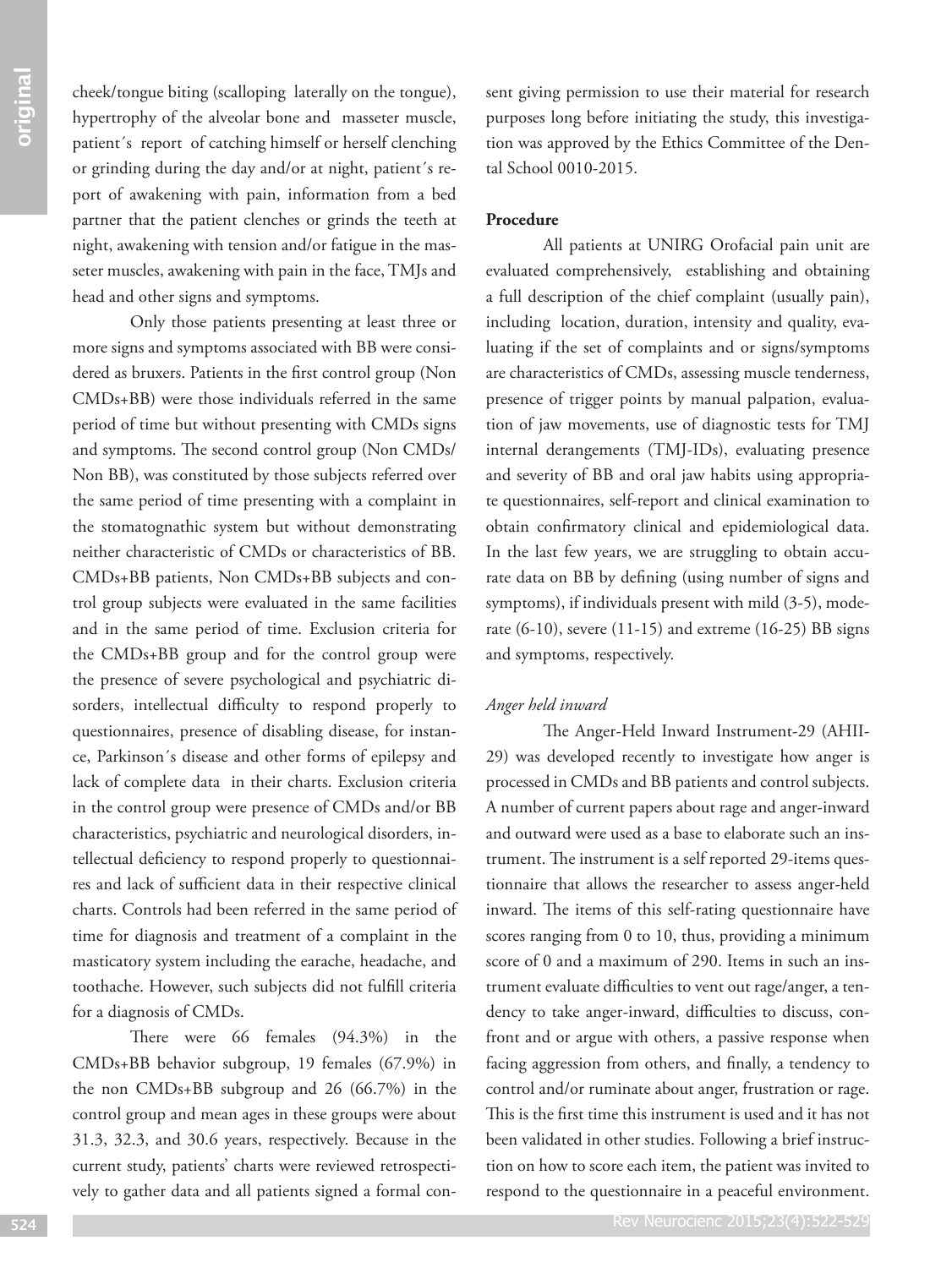In the current study, all CMDs+BB patients and those in the two control groups responded to the questionnaire.

#### *Aggression related content*

In the content analys all CMO-NB pattents in their Fair Comparison in these to entropy the pattent of the content of the content of the content of the content of the content of the content of the content of the content of The Instrument for nightmares and bad dreams-100 (INAA-100) was also developed to investigate aggressive dream content in bad dreams and nightmares in CMDs+BB and control group in the current study. A number of current papers about dream content in nightmares and bad dreams were used to elaborate 100 questions in the instrument. The instrument is a self- -reported/self-rated scale (0=never, 1=rarely, 2=occasionally, 3=frequently, 4=always) that gathers information about a number of negative situations including physical, emotional, sexual abuse; critics, humiliations, shame, bullying, intimidation, low self esteem; somatic pain including headache; sadism, cruelty, and severe punishment; self-harming behaviors; being pursuit by persons, animals, or both; persecutory rage, aggression, homicide, murder; forbidden, perverse, and promiscuous sexuality; suicide thoughts/attempts, incitement to suicide; and exploitative behavior in bad dreams, nightmares and even in the waking time usually in the form of voices, ideas and thoughts.

#### **Statistical Analysis**

Statistical methods used in the current investigation included Kruskal-Wallis ANOVA with post-test (Dunn), Chi-square for independence and trends and Fisher's exact test. Significance was accepted if  $p<0.05$ .

# **RESULTS**

There were 66 (94.3%), 19 (67.9%), and 26 (66.7%) females in the CMDs+BB, Non CMDs+BB and control group, respectively (Table 1). Females predominated in the experimental group as compared to the two control groups: CMDs+BB versus Non CMDs+BB, p<0.001; CMDs+BB versus control group, p<0.0003; Non CMDs+BB versus control group, p=1.00. This is so, as females are overrepresented in subgroups of CMDs and BB. There were a lower frequencies of females in both control groups as compared to the experimental one. This means that controls were in fact different from the

*Table 1.* Demographic data in Craniomandibular Disorders (CMDs) and Bruxing Behavior (BB), non Craniomandibular Disorders and bruxers; and control group.

| Groups         | $CMDs+BB$<br>$(n=70)$ | Non CMD <sub>s+</sub> BB<br>$(n=28)$ | <b>Control Group</b><br>$(n=39)$ |
|----------------|-----------------------|--------------------------------------|----------------------------------|
| <b>Females</b> | 66(94.3)              | 19(67.9)                             | $26(66.7)^*$                     |
| Males          | 4(5.7)                | 9(32.1)                              | 13(33.3)                         |
| Age<br>(years) | $31.3 \pm 11.7$       | $32.3 \pm 9.9$                       | $30.6 \pm 12.3$                  |
| Range          | 17-61                 | 17-55                                | 17-69                            |

Data in n(%) or mean±standard deviation; \*CMDs+BB versus Non CMDs+BB p=0.001; CMDs+BB versus control group p=0.0003.

CMD+BB group in which females predominate, a fact that is statistically acceptable. Age was not different when comparing the three groups.

Mean scores in anger taken-inward in the CMDs+BB, Non CMDs+BB and control group were about 130.7; 105.6; and 70.1, respectively. CMDs+BB versus Non CMDs+BB p>0.05; CMDs+BB versus control group p<0.001; Non CMDs+BB versus control group p<0.01( Table 2).

CMDS+BB versus Non CMDs+BB p>0.05; CMDs+BB versus control group <0.001; Non CMDs+BB versus control group p<0.01.

Aggression related events were reported more frequently in the CMDs+BB group (50=71.4%) than in the Non CMD+BB group (19=67.9%), than the control group (18=46.2%). There was no difference between the CMDs+BB and the Non CMDs+BB group (p=0.8), but there was a difference between the CMDs+BB group versus control group (p=0.01). There was no difference in aggression related events reports between the Non CMDs+BB and the control group (p=0.08; Table 3). There was no difference in reported aggression related events of the CMDs+BB group (2.31), to the Non CMDs+BB (2.14) and to the control group (1.66; Table 3).

# **DISCUSSION**

One objective of the current study was to evaluate scores in anger held inward in CMDs and BB individuals.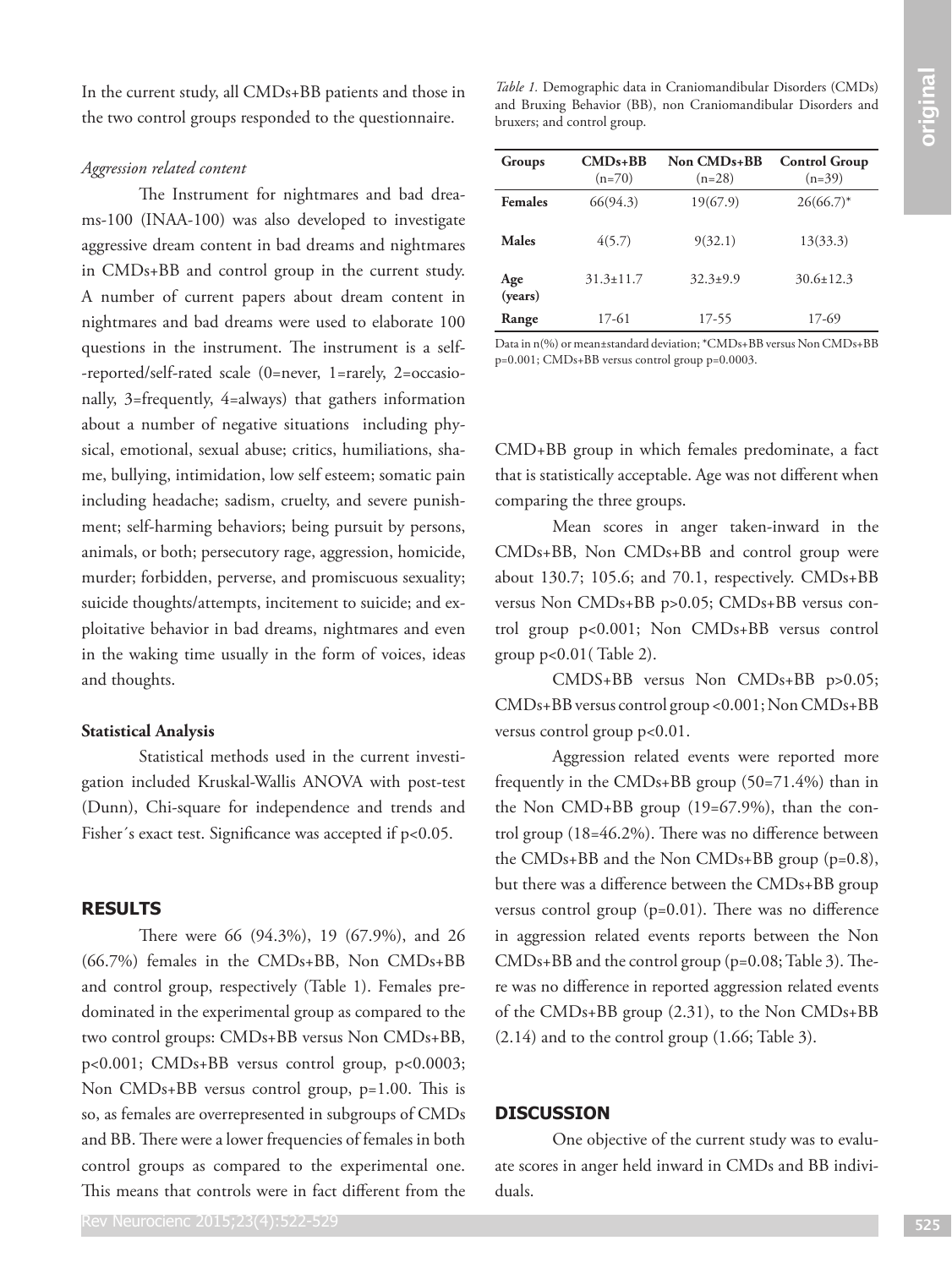*Table 2.* Means in anger taken inward in the experimental and control groups.

| Groups          | $CMDs$ +BB<br>$(n=70)$ | Non CMD <sub>s+</sub> BB<br>$(n=28)$ | <b>Control Group</b><br>$(n=39)$ |
|-----------------|------------------------|--------------------------------------|----------------------------------|
| Anger<br>inward | $130.7\pm54.8$         | $105.6\pm 45.8$                      | $70.1 \pm 38.8^*$                |
| Range           | $4 - 241$              | 17-210                               | 10-180                           |

Data in mean±standard deviation; \*CMDs+BB versus control group p<0.001; Non CMDs+BB versus control group p<0.01.

The sample in this study consisted of patients referred consecutively to a tertiary facility specialized in the diagnosis and treatment of CMDs and Orofacial Pain. Females were overrepresented in the three subgroups we evaluated. This is of no surprise as there is general agreement that females predominate in subgroups demonstrating CMDs and orofacial pain signs and symptoms<sup>12,13</sup>. This investigation found that higher scores in anger held inward were present in the CMDs+BB subgroup as compared to the two control subgroups. This line of investigation assumes that most CMDs and BB individuals as a group are those presenting with psychosomatic tendencies, headaches and other psychosocial disorders. They are also prone to take anger inward instead of venting anger out. Headaches in CMDs and BB patients are present in more than 80% of the cases and most common types of headaches include tension-type headache, combination headache, occipital neuralgia, myofascial headache and migraine. Following this line of evidence, one investigation asserts that many patients with recurrent headaches have somatization of emotions as a major disorder in their psychological profile<sup>14</sup>. One investigation carried out in CMDs and BB patients indicated that psychosocial factors including somatization, anxiety and depression, associated with higher prevalence of headaches, muscle aches and joint pain are observed frequently in those CMDs and BB subjects<sup>15</sup>.

It may be that patients with more severe CMDs+BB and headaches have somatization tendencies, difficulties regulating anger, and tend to turn anger towards themselves. Headaches predominate in CMDs and BB individuals, they usually indicate somatization $14$ and it is known that somatization individuals usually present frequent and intense headaches when subjected to anxiety and stressful situations. Internalization of anger is observed in some psychosomatic disorders including irritable bowel syndrome, hypertension and depression. The rage or anger in somatization individuals is turned inward and develops into somatic symptoms to protect the target of the rage (usually an object) and also of guilt (the subject or patient)<sup>15</sup>.

Because we found higher scores in anger turned- -inward in CMDs and BB patients in the current investigation, this outcome is in accordance with one investigation<sup>16</sup>, evaluating 35 recalcitrant cases of CMDs and BB and reporting that at the time of the psychiatric interview, 31 patients presented with conspicuous psychiatric disorders, some were markedly depressed, and most patients were involved in insoluble life problems associated with rage, conflicts and frustration. As the rage and frustration increased, patients had additional need to control their anger, resulting in more intense bruxism and psychosomatic disorders. The outcome in the current study is additionally supported by one investigation<sup>5</sup> demonstrating that scores in somatization, indicating anger-taken inward are higher in those demonstrating CMDs and BB signs and symptoms.

In a literature review of psychogenic aspects of BB, one research reported that many investigations found that bruxism could be characterized as a form of somatization in which overt aggression is transformed into

*Table 3.* Frequency and means in aggressive events in bad dreams and nightmares in Craniomandibular Disorders and Bruxing Behavior individuals and control group.

| Groups                       | $CMDs+BB$<br>$(n=70)$ | Non<br>$CMDs + BR$<br>$(n=28)$ | Control<br>Group<br>$(n=39)$ |
|------------------------------|-----------------------|--------------------------------|------------------------------|
| Aggressive<br>events         |                       |                                |                              |
| with<br>bad dreams           | 50(71.4)              | 19(67.9)                       | $18(46.2)^*$                 |
| without<br><b>bad dreams</b> | 20(28.6)              | 9(32.1)                        | 21(53.8)                     |
| $means \pm SD$               | $2.31 \pm 2.71$       | $2.14 \pm 2.33$                | $1.66 \pm 2.51$              |
| range                        | $0 - 12$              | $0 - 8$                        | $0 - 9$                      |
| reported<br>episodes         | 172                   | 69                             | 67                           |

Data in n(%) or mean±standard deviation; \*CMDs+BB versus control group p=0.01.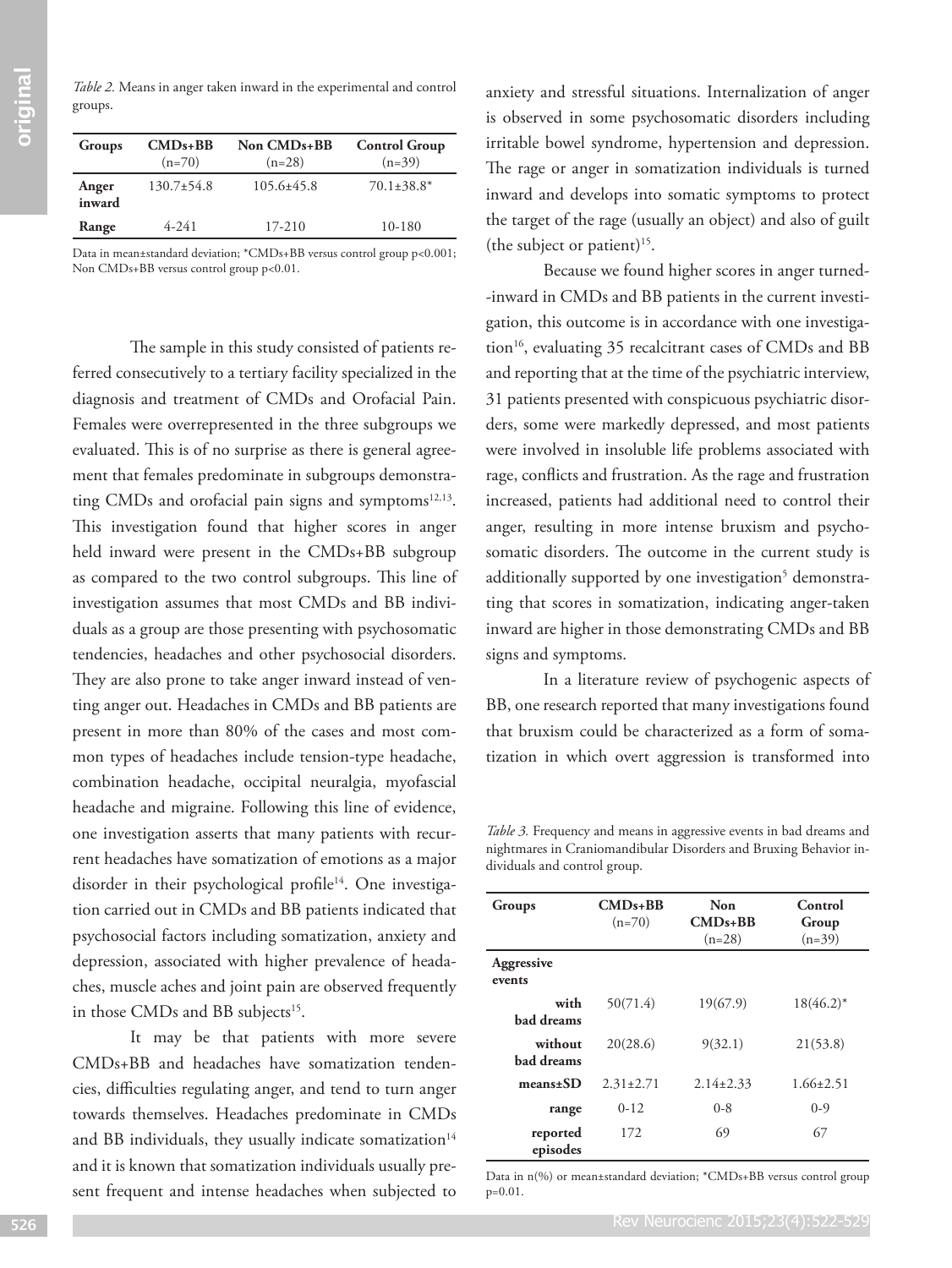teeth grinding<sup>6</sup>. Strangulated aggression, oral gratification, depressive symptoms and anger taken inward seem to be a reasonable profile of BB individuals. CMD+BB patients score higher in somatization of emotions and in hostility as compared to control individuals<sup>17</sup>. Furthermore, emotional tension, deep anxiety and repressed anger are some psychological characteristics that reinforce, maintain and or initiate periods of intense BB18.

πολεί διαμμα βασιμα τη επαντηγή. Διαμμα τη προσωπική πολειτική πολειτική πολειτική προσωπική προσωπική προσωπική προσωπική προσωπική προσωπική προσωπική προσωπική προσωπική προσωπική προσωπική προσωπική προσωπική προσω A second goal of this investigation was to compare frequency of aggressive events in bad dreams and nightmares in those presenting with CMDs and also in the comparison groups. Data in the current investigation indicate that aggressive events were reported more frequently in the CMDs and BB group and decreased progressively in the direction of the control non-dysfunctional non BB subgroup. In previous studies CMDs and BB individuals were considered as psychologically/ psychiatrically disturbed<sup>2,5,7</sup>. It may be that CMDs and BB individuals as a group are those characterized by high levels of anxiety, depression, and somatization. However, because of repression, dissociation, and proneness to somatization, they have difficulties in channeling anger, aggression, and frustration outward. Such powerful affects remain hidden deep in the unconscious, but they always conserve their potential for being channeled out. Germaine to this issue is one study asserting that dream characters (specifically those related with some form of aggression), are projected parts of the dreamer´s self that have been denied expression in the waking personality<sup>9</sup>. Thus, dreaming and specifically, bad dreams and nightmares constitute alternative scenarios for aggressive, violent and/or homicidal characters to manifest overtly and vent out their aggression. One investigation asserts that there is an association between dissociation and nightmares independent of nightmare content<sup>19</sup>. Moreover, dissociation scores are higher in those reporting higher frequency of nightmares.

In the current study, all patients presented with CMDs and BB signs and symptoms. In his review of the literature on BB, the profile of bruxers is one characterized by frustration, rage and strangulated aggression, that is, aggression turned inward. Such a behavior explains some psychosomatic tendencies, anxiety and depression<sup>6</sup>. Individuals presenting with psychiatric disorders are predisposed to personal distress and anxiety, affecting their quality of sleep and daily life, and thus, nightmares become the sign of their psychological/psychiatric conditions<sup>20</sup>. Nocturnal BB is a form of violence during sleep<sup>21</sup>. If so, some aggression, rage, homicidal tendencies and violence are more likely to be reported more frequently in nightmares and bad dreams in nocturnal bruxers. One investigation indicates that sleep disturbances are linked to suicidality, a disorder usually linked to depression and anger taken-inward, two characteristics usually found frequently in bruxers<sup>22</sup>.

One study, viewed bruxers as psychosomatic, anxious, and depressed individuals, characterized by their difficulties to externalize aggression, process their anguish, and feel and express their emotional world<sup>18</sup>. Thus, it is likely that when aggression and rage reach a certain level but are not expressed in the waking life, they may appear as rageful or aggressive characters in nightmares and bad dreams. Supporting this assumption, one research<sup>9</sup>, defends the notion that most DID patients have an alter who is bad at least in the sense of forbidden aggression which is not channeled out freely in the waking time. In some cases, extreme aggression appears in bad dreams and nightmares in characters determined to commit suicide, homicide or even murder<sup>9</sup>.

One investigation did not establish a correlation between persecutory alters and nightmares<sup>10</sup>. However, it was implicit in such a study that one of the mechanism of alter dynamics is masochistic turning inward of expressions of hostile affect or an identification with the aggressor. In other words, if aggression is apparent in well developed alters appearing in dreams, it is likely that they represent identification with the aggressor in a severely traumatized individual independent of the presence of CMDs and BB.

BB is a form of unconscious aggression against the self that usually occurs in stage 2 NREM and REM sleep. Germaine to this issue is one investigation evaluating REM and non REM interactions during sleep and dreaming, reporting that aggressive social interactions were more characteristics of REM than NREM or wake reports. Intense and repeated activation of hypothalamic/ amygdala sites and significant reduction in serotoninergic tone in REM sleep, may promote emergence of aggres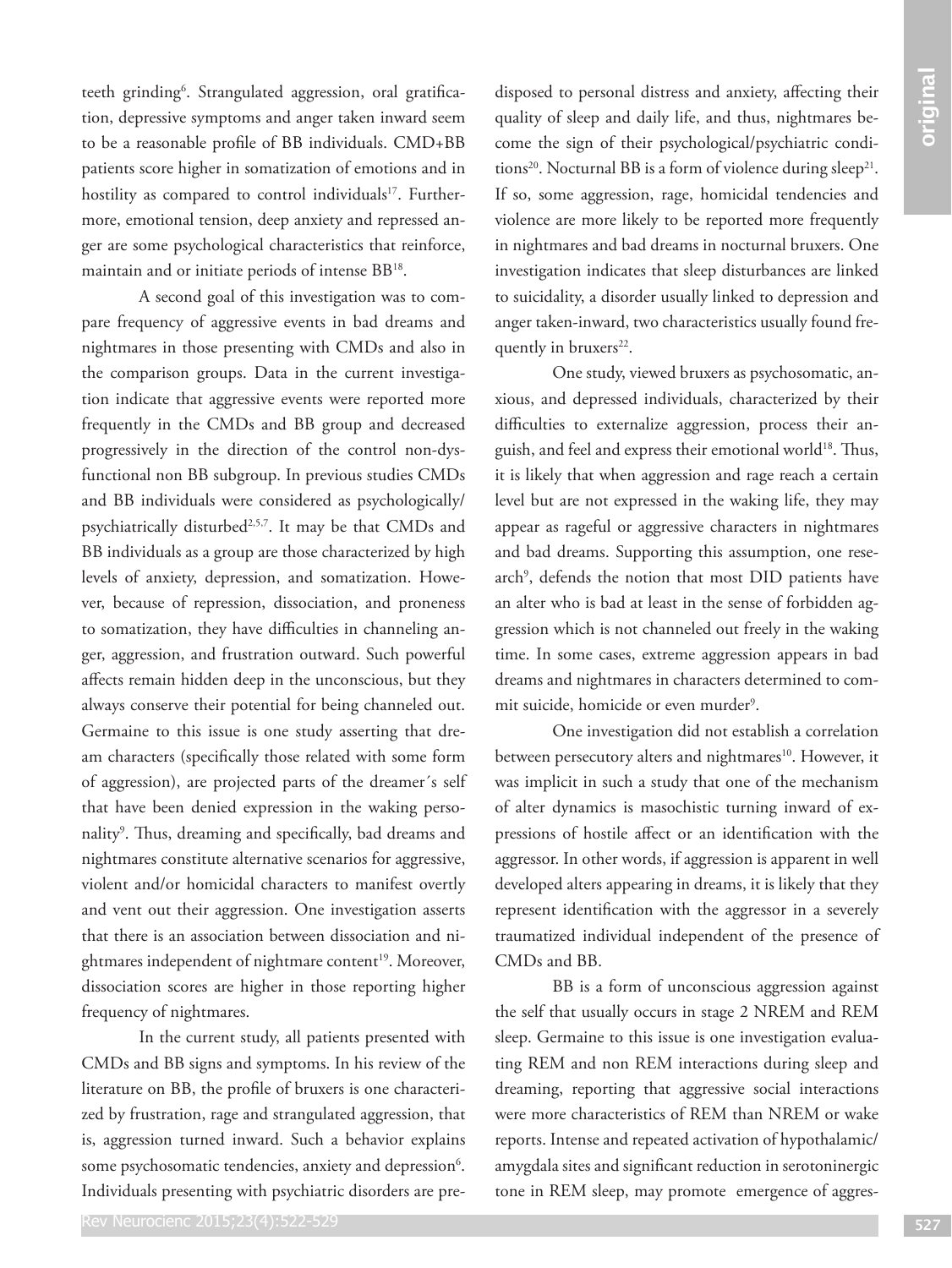sive impulses in REM dreams, thus, REM sleep appears to facilitate emergence of aggressive impulses<sup>23</sup>. It is likely that such aggressive impulses develop into episodes of nocturnal BB and or into well-developed aggressive characters in nightmares, that emerge following periods of sympathetic arousal<sup>24</sup>. Some types of emotional experience may prevail during specific sleep stages, with more negative emotions and aggressiveness possibly predominating in REM dreams<sup>25</sup>.

Other symptoms that signal the presence of anger include anxiety, panic attacks, insomnia, nightmares, paranoia, resentments, revengeful and suicidal thoughts. Some of these disorders or symptoms are more likely to emerge when anger is turned inward. One investigation used a meta-analysis approach to gather data and reported that anger and hostility are substantially associated with PTSD among trauma-exposed adults and that there is a close association between PTSD, bad dreams and nightmares<sup>26</sup>.

Traumatic events occurring early in childhood may cause repressed anger, hate and resentment and could be split off from consciousness, but may later take control of the person and appear in bad dreams and nightmares as a second personality and/or as a more or less well developed characters<sup>27</sup>.

In the current study, 71.4% of those presenting CMDs and BB reported aggressive events in nightmares. One investigation reported a frequency of 48.6% physical aggression in nightmares, but researchers used samples from undergraduate students and from the general populations, that is, non clinical populations<sup>28</sup>. Another research reported frequencies of 44.8% of aggressive content in dreams, but researchers examined a non-clinical population of 444 psychology students, a fact that may explain the lower prevalence of aggressive content<sup>29</sup>. Nightmare prevalence independent of nightmare content is elevated in clinical populations<sup>29</sup>. Because in the current study we found a high prevalence of aggressive content in dreams in those presenting CMDs and BB, this outcome concurs with one investigation reporting that dreams of attack and pursuit are the most common nightmares themes<sup>30</sup>.

Limitations of this investigation: Although we evaluated a large sample of CMDs and BB subjects and two controls groups, the results of this study should be interpreted with extreme caution due to the cross sectional nature of the study and also to the fact that both the INAA-100 and the AHII-29 tests have not been validated. We elaborated such instruments based on the review of large amounts of papers about dream themes and anger in. Unfortunately there are no instruments free and available to be used to prepare a study like the one herein presented. Not withstanding this and with the above cautions in mind, the results of this study are notable with regard to: both bruxers subgroups (with or without CMDS), demonstrated higher and scores in anger taken-inward when compared to the non CMDs Non BB control subgroup; the proportion of aggressive events decreased in frequency from the most dysfunctional subgroup (CMDs+BB) to the less dysfunctional one (Non CMDs Non BB).

The outcome of the current study if replicated in future investigations and following validation of the aforementioned tests may indicate the need for psychological interview and polysomnographic studies to better delineate the psychological, behavioral and neurophysiological nature of CMDs and sleep bruxism. Finally, given the originality and relevance of the aforementioned tests, a project is being conducted to validate such instruments.

# **CONCLUSION**

Nightmares usually suggest the presence of psychopathology. The outcome of this investigation indicates that CMDs and BB individuals as a group demonstrated higher scores in both anger inward and aggression related events in nightmares. The presence of nightmares in such set of individuals indicates dissociative disorder tendencies and trauma in childhood. However, further studies are needed to substantiate the outcome in the current investigation. Some CMD and BB may be psychologically normal. Regarding multidisciplinary treatment, it is apparent that CMDs and BB patients should be referred for additional evaluation in a sleep medicine facility.

## **REFERENCES**

1.Dimitroulos G. Temporomandibular disorders: a clinical update. BMJ 1998;317:190-4. http://dx.doi.org/10.1136/bmj.317.7152.190